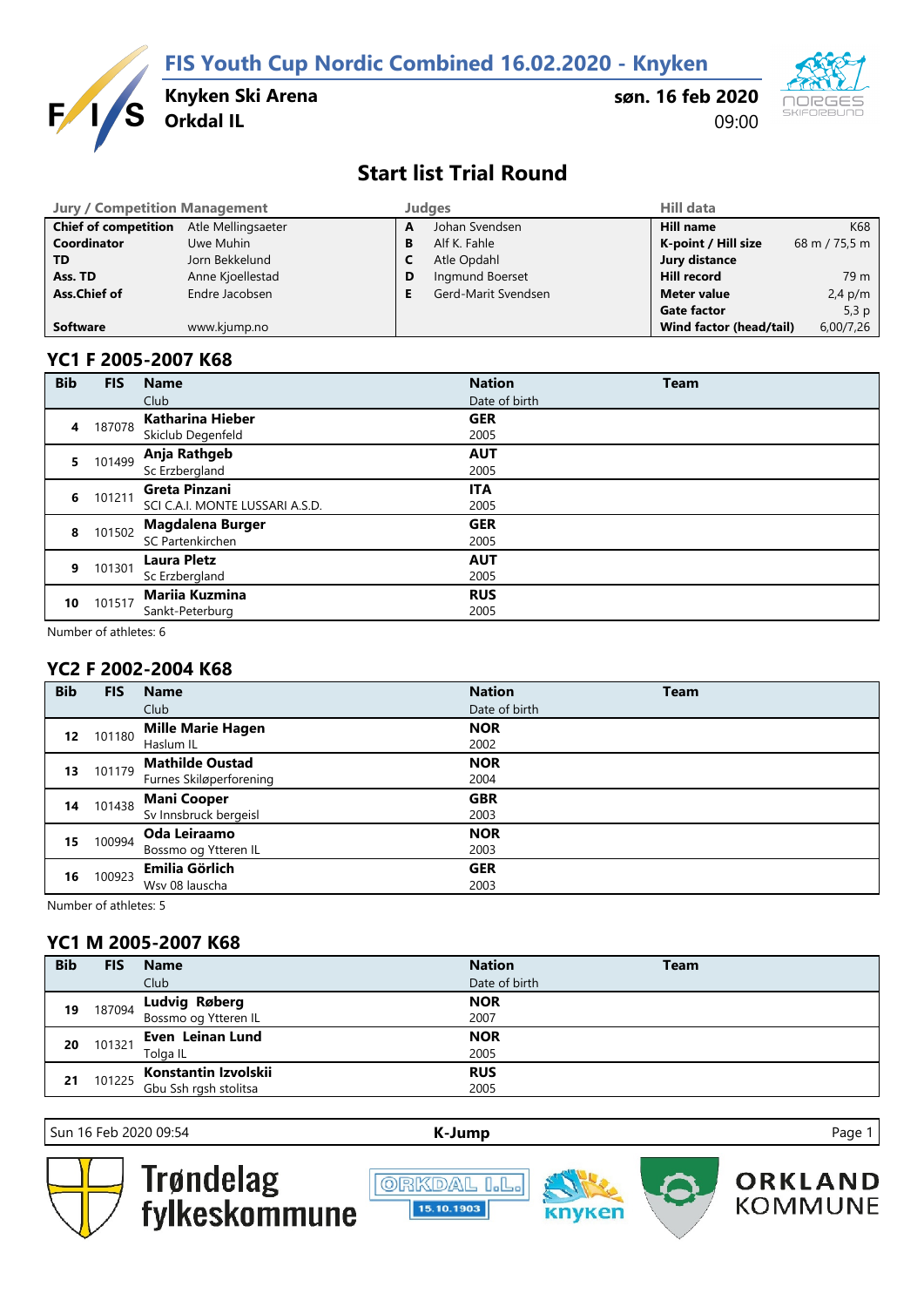**FIS Youth Cup Nordic Combined 16.02.2020 - Knyken**



**Knyken Ski Arena**

**søn. 16 feb 2020** 09:00



# **Start list Trial Round**

### **YC1 M 2005-2007 K68**

| <b>Bib</b> | <b>FIS</b> | <b>Name</b>                   | <b>Nation</b> | <b>Team</b> |
|------------|------------|-------------------------------|---------------|-------------|
|            |            | Club                          | Date of birth |             |
| 22         | 187088     | <b>Oddvar Gunneroed</b>       | <b>NOR</b>    |             |
|            |            | <b>Istad IL</b>               | 2007          |             |
| 23         | 187093     | <b>Oscar Røberg</b>           | <b>NOR</b>    |             |
|            |            | Bossmo og Ytteren IL          | 2007          |             |
| 24         | 187086     | Erik Leiraamo                 | <b>NOR</b>    |             |
|            |            | Bossmo og Ytteren IL          | 2007          |             |
| 25         | 187090     | Karl Haugen Kleppa            | <b>NOR</b>    |             |
|            |            | Sprova IL                     | 2005          |             |
| 26         | 101441     | <b>Ola Fredriksen Orset</b>   | <b>NOR</b>    |             |
|            |            | Torvikbukt IL                 | 2006          |             |
| 27         | 187087     | <b>Isaac Olav Kjoellestad</b> | <b>NOR</b>    |             |
|            |            | Elverum Hopp                  | 2006          |             |
| 28         | 101446     | Vebjoern Berg-Hansen          | <b>NOR</b>    |             |
|            |            | Byaasen IL                    | 2006          |             |
| 29         | 101442     | <b>Henrik Hilmarsen</b>       | <b>NOR</b>    |             |
|            |            | Tolga IL                      | 2006          |             |
| 30         | 101320     | <b>Iver Leiraamo</b>          | <b>NOR</b>    |             |
|            |            | Bossmo og Ytteren IL          | 2005          |             |
| 31         | 187083     | <b>Alexander Leitner</b>      | <b>AUT</b>    |             |
|            |            | Nordic Team Absam             | 2005          |             |
| 32         | 101324     | <b>Torje Seljeset</b>         | <b>NOR</b>    |             |
|            |            | Markane IL                    | 2005          |             |
| 33         | 101325     | Jorgen Berget Storsveen       | <b>NOR</b>    |             |
|            |            | Elverum Hopp                  | 2005          |             |
| 34         | 101231     | <b>Mika Wunderlich</b>        | <b>GER</b>    |             |
|            |            | Sc Rueckershausen             | 2005          |             |
| 35         | 101364     | <b>Luis Laukner</b>           | <b>GER</b>    |             |
|            |            | <b>VSC Klingenthal</b>        | 2005          |             |
| 36         | 101326     | <b>Fabian Ostvold</b>         | <b>NOR</b>    |             |
|            |            | Lensbygda Sportsklubb         | 2005          |             |
|            | 101362     | <b>Paul Walcher</b>           | <b>AUT</b>    |             |
| 37         |            | Wsv Ramsau                    | 2005          |             |

Number of athletes: 19

## **YC2 M 2002-2004 K68**

| <b>Bib</b> | <b>FIS</b> | <b>Name</b>                    | <b>Nation</b> | <b>Team</b> |
|------------|------------|--------------------------------|---------------|-------------|
|            |            | Club                           | Date of birth |             |
| 40         | 101522     | <b>Nikita Kirillov</b>         | <b>RUS</b>    |             |
|            |            | St. Petersburg                 | 2003          |             |
| 42         | 187085     | <b>Isak Skorstad Mortensen</b> | <b>NOR</b>    |             |
|            |            | Namsos IL Hopp                 | 2004          |             |
| 43         | 101172     | <b>Isak Andreas Langmo</b>     | <b>NOR</b>    |             |
|            |            | Fjellørnen IL                  | 2004          |             |
| 44         | 101373     | Jens Dahlseide Kvamme          | <b>NOR</b>    |             |
|            |            | Haslum IL                      | 2004          |             |
| 45         | 101171     | <b>Eskil Hoeien</b>            | <b>NOR</b>    |             |
|            |            | Byaasen IL                     | 2004          |             |

Sun 16 Feb 2020 09:54 **[K-J](http://kjump.no/)ump** Page 2



Trøndelag<br>fylkeskommune